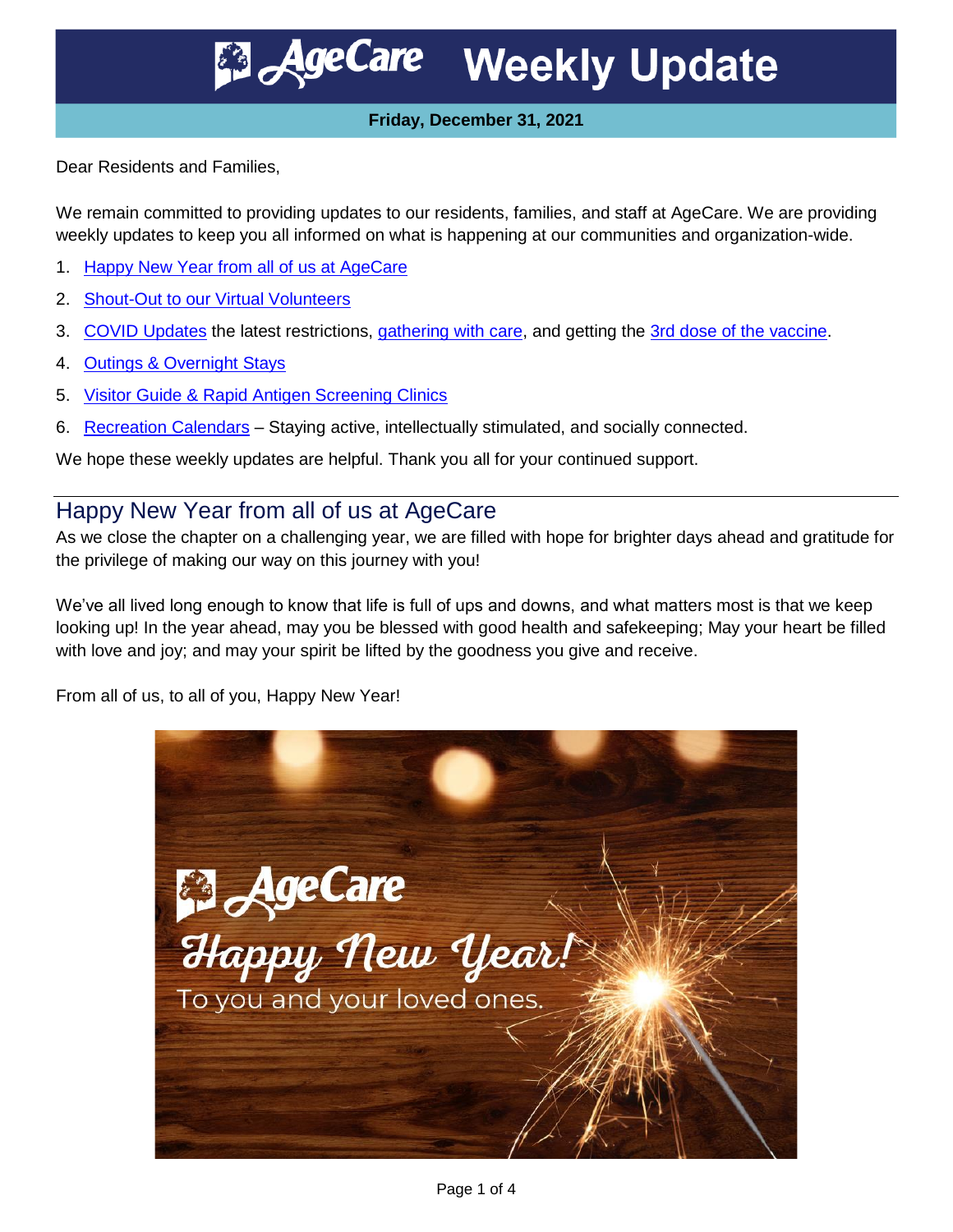**Weekly Update AgeCare** 

#### **Friday, December 31, 2021**

## <span id="page-1-0"></span>Shout Out to Our Virtual Volunteers

As we welcome volunteers to share their time, treasures, and talents in a virtual capacity these days, we received a lovely surprise from a small group of Facebook friends who created special gifts for our hospice and continuing care residents.

These kind individuals created 60 lap blankets, a variety of beautiful handmade cards, and some carefully crafted fidget sensory items. The blankets will provide wonderful comfort and warmth, and the cards were thoughtfully designed for residents who might wish to share thoughts and messages with their families and friends. These heartfelt contributions were most appreciated.

Do you know others who might like to enhance the lives of our residents in any community? They can visit our [AgeCare's Better Impact Volunteer Portal](https://app.betterimpact.com/Application?OrganizationGuid=ed282d6f-02c1-4e77-b848-551f2632baa4&ApplicationFormNumber=2) to get started as a virtual volunteer.

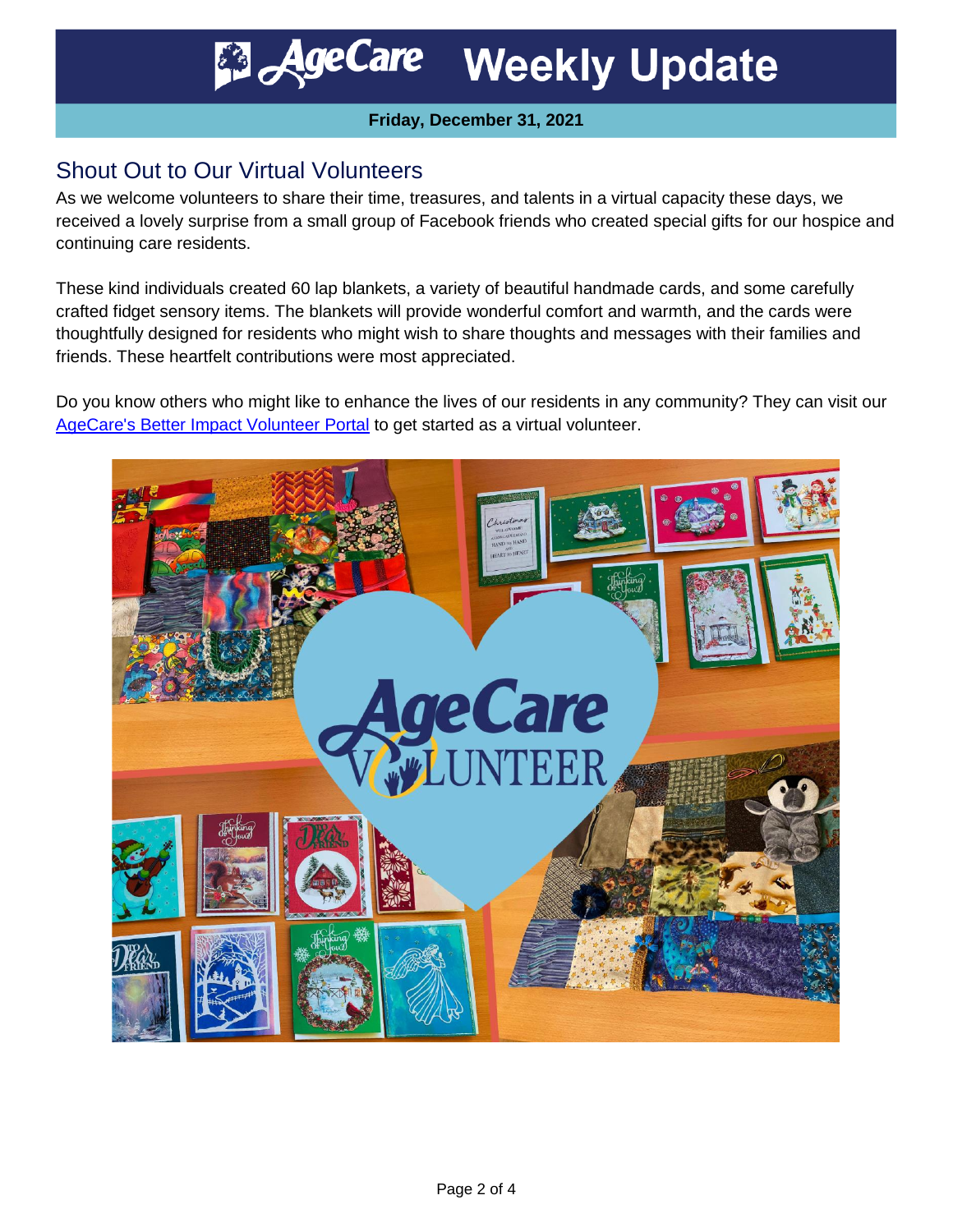**B** AgeCare Weekly Update

### **Friday, December 31, 2021**

# <span id="page-2-0"></span>COVID Updates

To help curb the spread of the Omicron variant, the Alberta Government introduced additional [province-wide](https://www.alberta.ca/covid-19-public-health-actions.aspx) [restrictions.](https://www.alberta.ca/covid-19-public-health-actions.aspx) They are taking action to protect Albertans against the highly transmissible Omicron variant by ramping up health system capacity, providing [free rapid test kits,](https://www.alberta.ca/rapid-testing-at-home.aspx) expanding [vaccine boosters,](https://www.alberta.ca/covid19-vaccine.aspx#third) clarifying [indoor](https://www.alberta.ca/covid-19-public-health-actions.aspx?utm_source=google&utm_medium=sem&utm_campaign=Covid19&utm_term=ongoing&utm_content=protected&gclid=CjwKCAiAtouOBhA6EiwA2nLKH7ehlOyegNAj-0uFABEHe_z_Ef0BkQNSxMUQ8DWdPke1yZ25EU2F6BoCz7AQAvD_BwE#gatherings)  [social gathering limits,](https://www.alberta.ca/covid-19-public-health-actions.aspx?utm_source=google&utm_medium=sem&utm_campaign=Covid19&utm_term=ongoing&utm_content=protected&gclid=CjwKCAiAtouOBhA6EiwA2nLKH7ehlOyegNAj-0uFABEHe_z_Ef0BkQNSxMUQ8DWdPke1yZ25EU2F6BoCz7AQAvD_BwE#gatherings) and decreasing capacity in large venues.

Please take the time to read Dr. Hinshaw's tips for **celebrating safely this holiday season**.

### <span id="page-2-1"></span>Gathering with Care

When planning a gathering, keep the number of guests small, and yes, just like last winter, consider socializing in the great outdoors.

To help with this, we have created a handout with [tips on gathering as](https://agecare.box.com/v/gathering-with-care)  [safely as possible indoors.](https://agecare.box.com/v/gathering-with-care) **Before getting together, it is strongly recommended that Rapid Antigen Test Kits are used to test attendees** – especially if they are unvaccinated. Test yourself immediately before gatherings, and if the results are positive, stay home, and follow up with a PCR test. Learn more at [alberta.ca/rapidtesting](https://www.alberta.ca/rapidtesting)



### <span id="page-2-2"></span>Reminder to Book Your 3rd Dose of the Vaccine

A third dose can help keep you, your family, your co-workers, and your community safe. Albertans over the age of 18 who are 5 months past their second dose are eligible.

Visit [bookvaccine.alberta.ca](https://bookvaccine.alberta.ca/) or call 811 to book your 3rd dose.

## <span id="page-2-3"></span>Outings & Overnight Stays

On December 23<sup>rd</sup>, the Chief Medical Officer of Health, Dr. Hinshaw, released a new order providing further guidance to continuing care homes. In addition to our current outings and overnight stay guidelines, the following has been added:

#### **If a resident is absent from the community for more than 24 hours, they are required to:**

- $\Box$  be Rapid Antigen Screened (RAS) at point of entry,
- $\Box$  be actively screened daily for COVID-19 symptoms,
- $\Box$  wear a medical mask when outside of their room for 14 days post-return, and
- □ be swabbed for COVID-19 on Day 3 and Day 7.

#### **All other [outings and overnight stay guidelines](https://agecare.app.box.com/v/AB-Outings-Guide) remain in effect.**

**For the safety of residents and staff,** please download and follow our [Outings & Overnight Stays Guidelines \(PDF\) -->](https://agecare.app.box.com/v/AB-Outings-Guide)